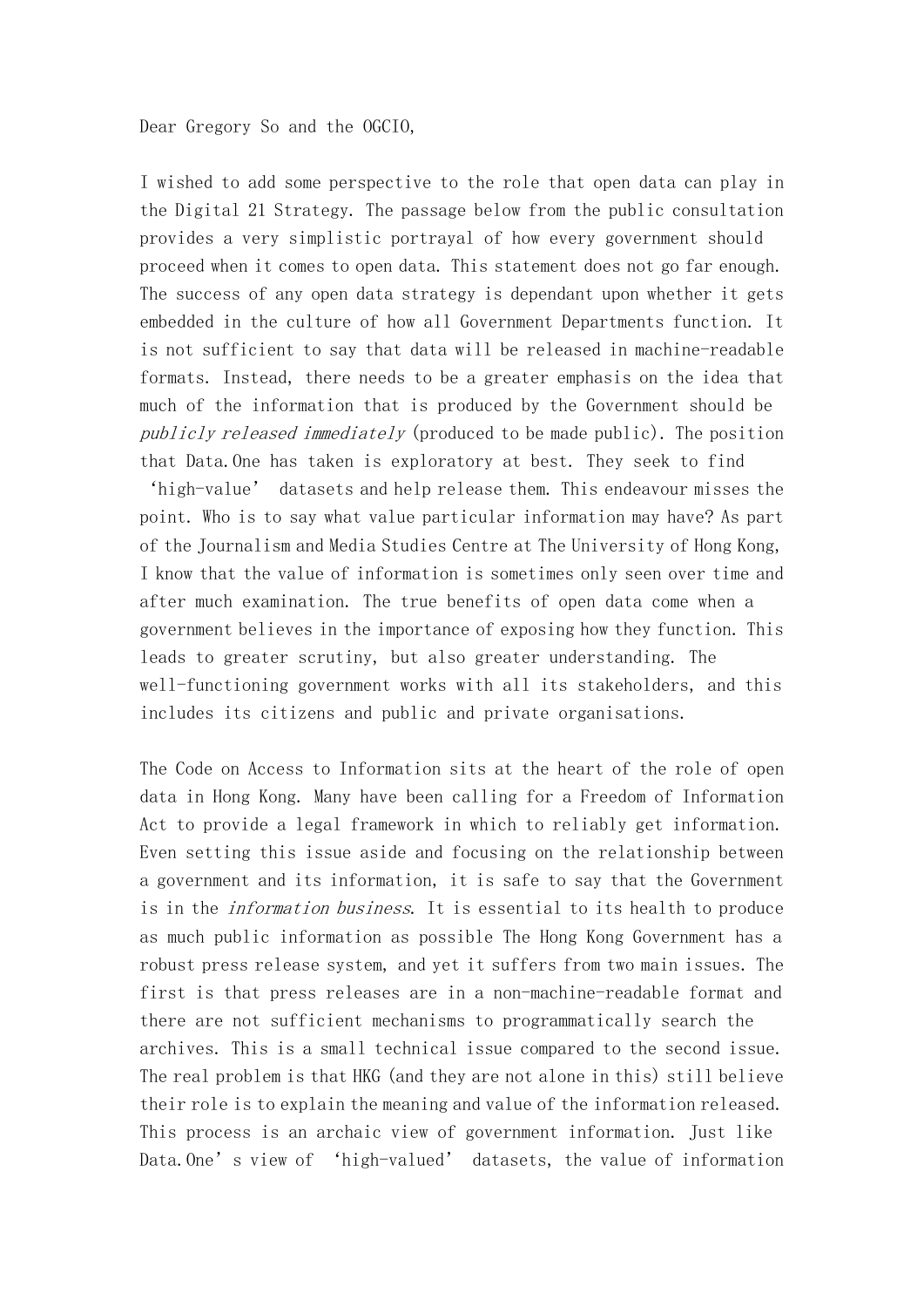should be open to the experts in those fields. One of the many jobs that Journalists provide is to make sense of information. When we to work with raw data, we are able to connect the dots in a much more meaningful way. Instead, we are faced with decrypting a typical Government press release. There is truth in data. The Government of Hong Kong does good work, and it behoves itself to illustrate that with its data.

As a more practical suggestion for the passage below (#34), I would encourage the OGCIO to incorporate a few ideas:

The first being that HKG needs to create a 'culture of open'. This is perhaps a slightly strange term, but it truly embodies the intent that governments the world over should have. And since the 2014 Digital Strategy is meant to be a roadmap for the next many years, it will be essential that it articulates the principles of using technology to improve its information architecture and exchange. And this is, it should be noted, not specifically a technological issue. Although technology appears to drive much of what we do, it is nevertheless grounded in deeper principles. If the section on open data does not include reference to opening and improving the access to information, by establishing a long term goal of *releasing information* 'early and often', this passage will do nothing more than position the government as a non-agile organisation.

The final point is that government departments will look to this strategy as a way to interpret their relationship to information. The more open the language is, the more encouraging the OGCIO can be. We have found in many cases that some departments are simply unsure whether they can release information when it is requested. It is somewhat telling that the Guide on the Code of Access to Information is almost 5 times as long as the actual Code. Hong Kong should learn from the United Kingdom which has set in motion a well-established FOIA, which includes a very meaningful archives law. They have also gone on to guide their employees with things like the need to [define a public task.](http://www.nationalarchives.gov.uk/documents/information-management/guide-to-drawing-up-a-statement-of-public-task.pdf) This kind of guidance will help to establish a culture of open and enable quicker innovation and advancement in technology, in a way that a prescription for more machine-readable data (and a few APIs) could ever do.